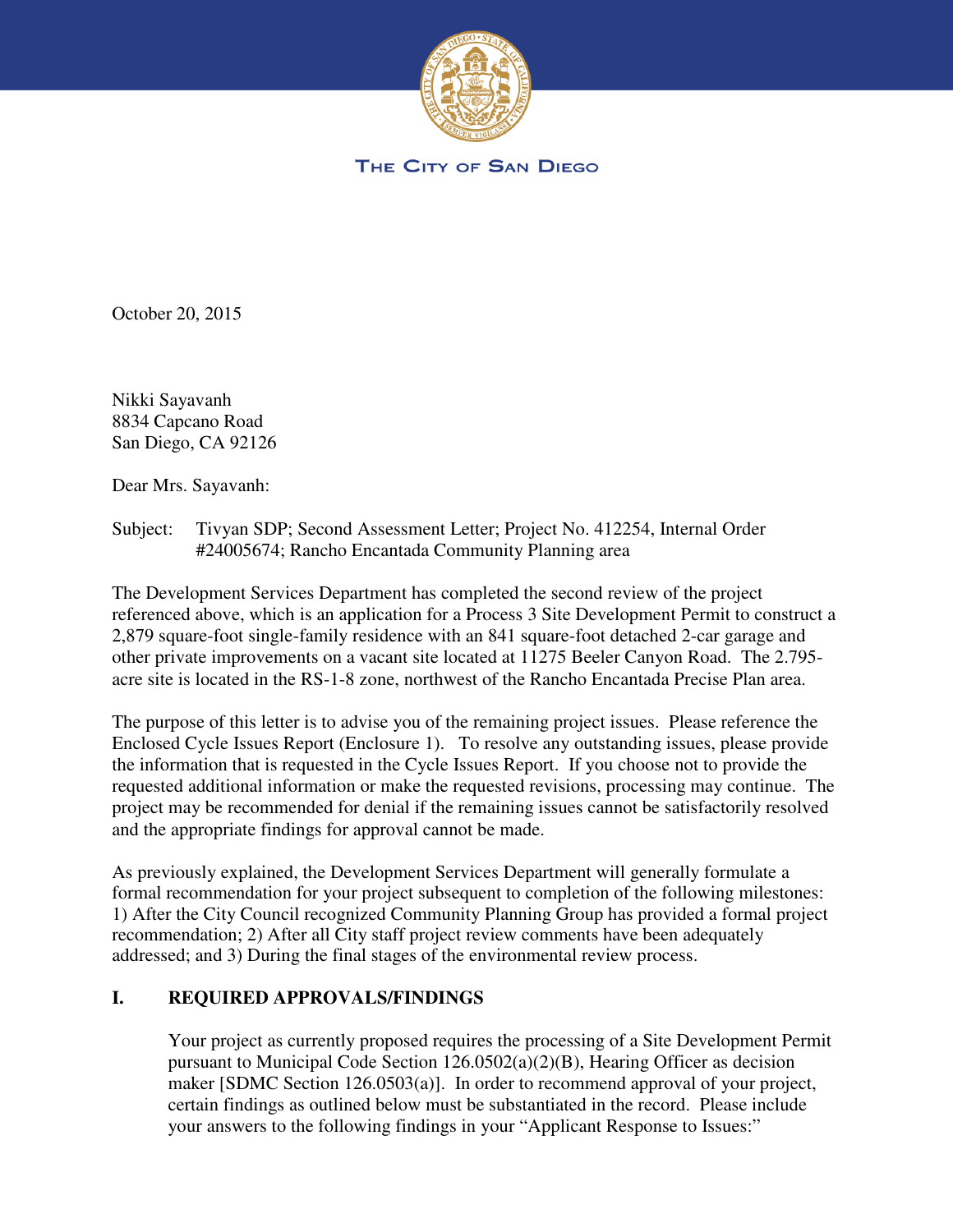## Site Development Permit - Section 126.0504

- (a) Findings for all Site Development Permits
	- 1. The proposed development will not adversely affect the applicable land use plan;
	- 2. The proposed development will not be detrimental to the public health, safety, and welfare; and
	- 3. The proposed development will comply with the applicable regulations of the Land Development Code, including any allowable deviations pursuant to the Land Development Code.
- (b) Supplemental Findings Environmentally Sensitive Lands
	- 1. The site is physically suitable for the design and siting of the proposed development and the development will result in minimum disturbance to environmentally sensitive lands;
	- 2. The proposed development will minimize the alteration of natural land forms and will not result in undue risk from geologic and erosional forces, flood hazards, or fire hazards;
	- 3. The proposed development will be sited and designed to prevent adverse impacts on any adjacent environmentally sensitive lands;
	- 4. The proposed development will be consistent with the City of San Diego's Multiple Species Conservation Program (MSCP) Subarea Plan;
	- 5. The proposed development will not contribute to the erosion of public beaches or adversely impact local shoreline sand supply; and
	- 6. The nature and extent of mitigation required as a condition of the permit is reasonably related to, and calculated to alleviate, negative impacts created by the proposed development.

## **II. PROJECT ISSUES:**

Based on City staff's review of your recent submittal, it appears that many of the project issues previously identified have been satisfactorily addressed. The remaining significant project issues are summarized below. Please reference the attached Cycle Issues Report for further direction on unresolved issues, and discussions of new issues generated from the current iterations of the plans and documents.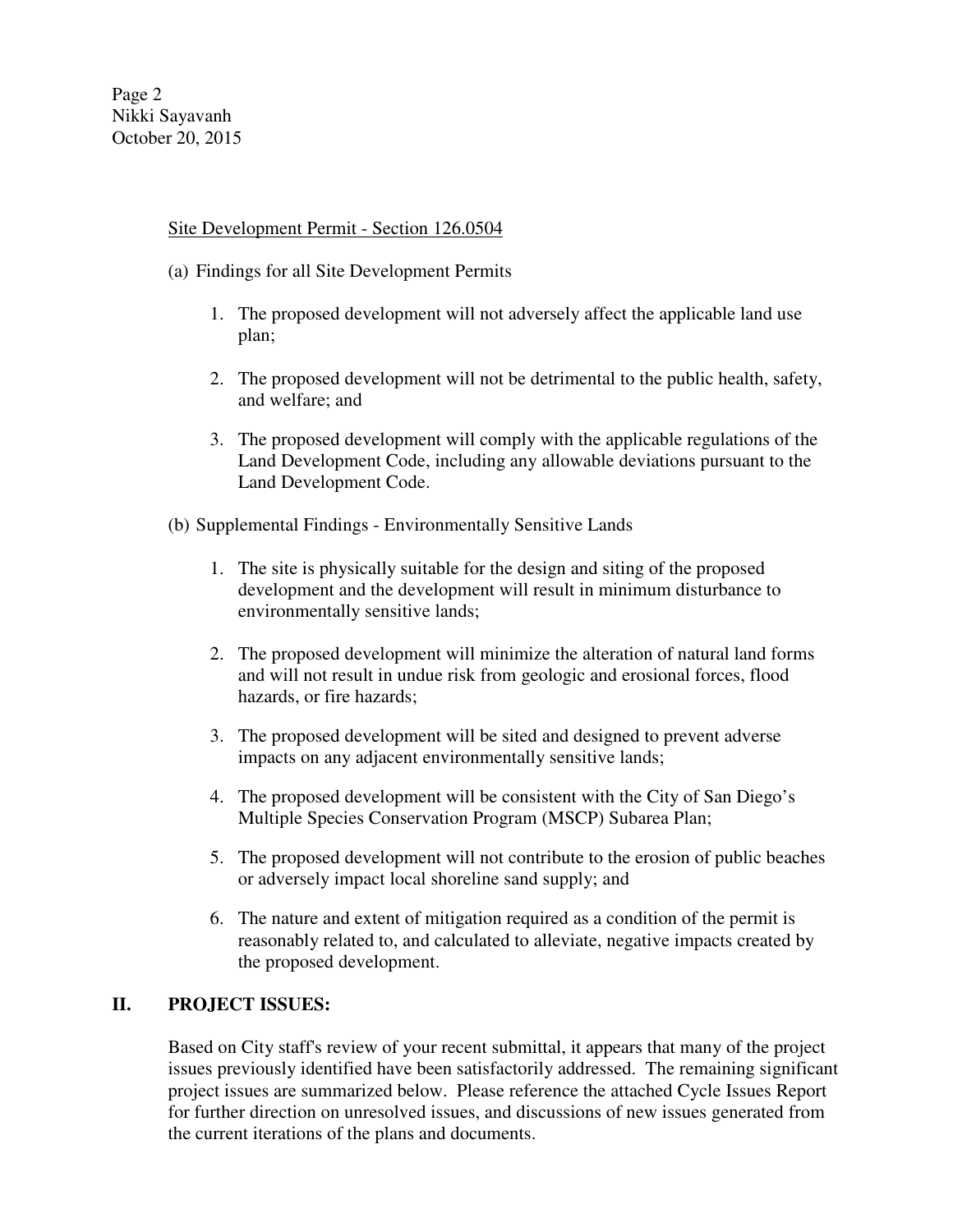Page 3 Nikki Sayavanh October 20, 2015

## **KEY ISSUES:**

 Drainage / Storm Water – LDR-Engineering is requiring revisions to the Drainage Study and the Water Quality Technical Report, and additional information/corrections to the Site Plan and Grading Plan. Additionally, please note that the project would be subject to the new Storm Water Development Regulations, MS4 Permit, unless the project has received approval of a ministerial permit before the effective date of the new requirement on December 24, 2015. Please refer to LDR-Engineering review for details.

 Brush Management – Please refer to LDR-Landscaping review comments, and the attached marked-up Brush Management Plan Sheet (Page 9), for specific requirements related to Brush Management. Please return the marked-up plan sheet with your project resubmittal.

 Biology Report – The document needs to be revised to address the comments provided by Plan-MSCP, LDR-Environmental, and LDR-Landscaping reviewers.

Geology – LDR-Geology is requiring an addendum geotechnical report. Please reference LDR-Geology review for the information required to be included in the addendum, and additional required documentation.

- **III. STUDIES/REPORTS REQUIRED:** A number of documents are necessary for the project's review. Reference the attached Submittal Requirements Report (Enclosure 3).
- **IV.** PROJECT ACCOUNT STATUS: Our current accounting system does not provide for real-time information regarding account status, however, our records show approximately \$9,863 billed to date, with a current deficit of \$1,863.83. A minimum balance of \$3,000 must be maintained in the deposit account at all times during the processing of your project. Based on the processing point, an additional deposit of \$5,000 is requested with your resubmittal. During the processing of your project, you will continue to receive statements with the break-down of staff charges to your account. Should you have questions about those charges, please feel free to contact me directly.
- **V.** TIMELINE: A formal resubmittal is required. The submittal of the items requested by staff is key to the project schedule. The review of the project cannot be completed, and a final environmental determination cannot be made, until the requested information and corrections are provided. Staff will schedule the project for a hearing following resolution of the remaining project issues, and the environmental determination.

If you wish to continue processing this project, please note that delays in resubmitting projects and/or responding to City staff's inquiries negatively impact this Department's ability to effectively manage workload, which can lead to both higher processing costs and longer timelines for your project.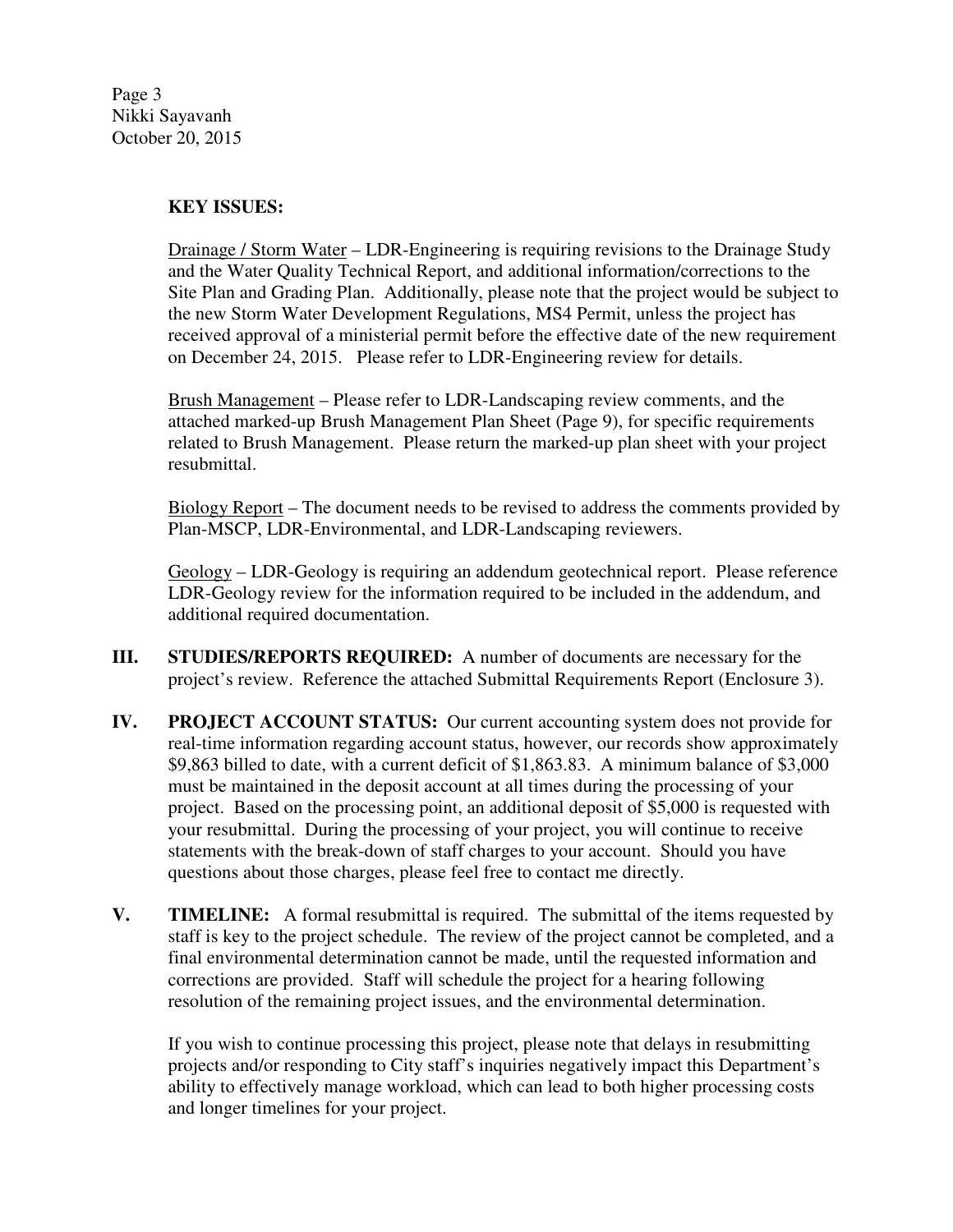Upon your review of the attached Cycle Issues Report, you may wish to schedule a meeting with staff and your consultants prior to resubmitting the project. Please contact me if you wish to schedule a meeting with staff. During the meeting, we will also focus on key milestones that must be met in order to facilitate the review of your proposal and to project a potential timeline for a hearing date. Although the normal turn-around time for subsequent project reviews is 15-20 days, please be advised that your next review cycle will likely take longer due to the current workload and staffing issues.

Municipal Code Section 126.0114 requires that a development permit application be closed if the applicant fails to submit or resubmit requested materials, information, fees, or deposits within 90 calendar days. Once closed, the application, plans and other data submitted for review may be returned to the applicant or destroyed. To reapply, the applicant shall be required to submit a new development permit application with required submittal materials, and shall be subject to all applicable fees and regulations in effect on the date the new application is deemed complete.

**VI. RESUBMITTALS/NEXT STEPS:** Resubmittals are done on a walk-in basis. Please check in on the third floor of the Development Service Center (1222 First Avenue). Please be prepared to provide the following:

A. Plans and Reports: Provide the number of sets of plans and reports as shown on the attached Submittal Requirements Report. Each plan sheet should be folded to an approximate  $8\frac{1}{2} \times 11$  inch size.

B. Cycle Issues Report response letter: Prepare a cover letter that specifically describes how you have addressed each of the issues identified in the Cycle Issues Report and any issues identified in this cover letter, if applicable. Or, you may choose to simply submit the Cycle Issues Report, identifying within the margins how you have addressed the issue. If the issue is addressed on one or more sheets of the plans or the reports, please reference the plan, sheet number, report or page number as appropriate. If it is not feasible to address a particular issue, please indicate the reason. Include a copy of this Assessment Letter, Cycle Issues Report and your response letter if applicable, with each set of plans.

C. Deposit Account:As mentioned above, our most recent records show the deposit account for your project is in deficit with a negative balance of \$1,863.83. Please be advised that not all staff charges associated with this review have been posted to your account, and it may take four to six weeks to post these charges to the account. Statements are mailed to the Financially Responsible Party for this project on a monthly basis.

D. The following information is regarding fees incurred as a part of the California Environmental Quality Act (CEQA).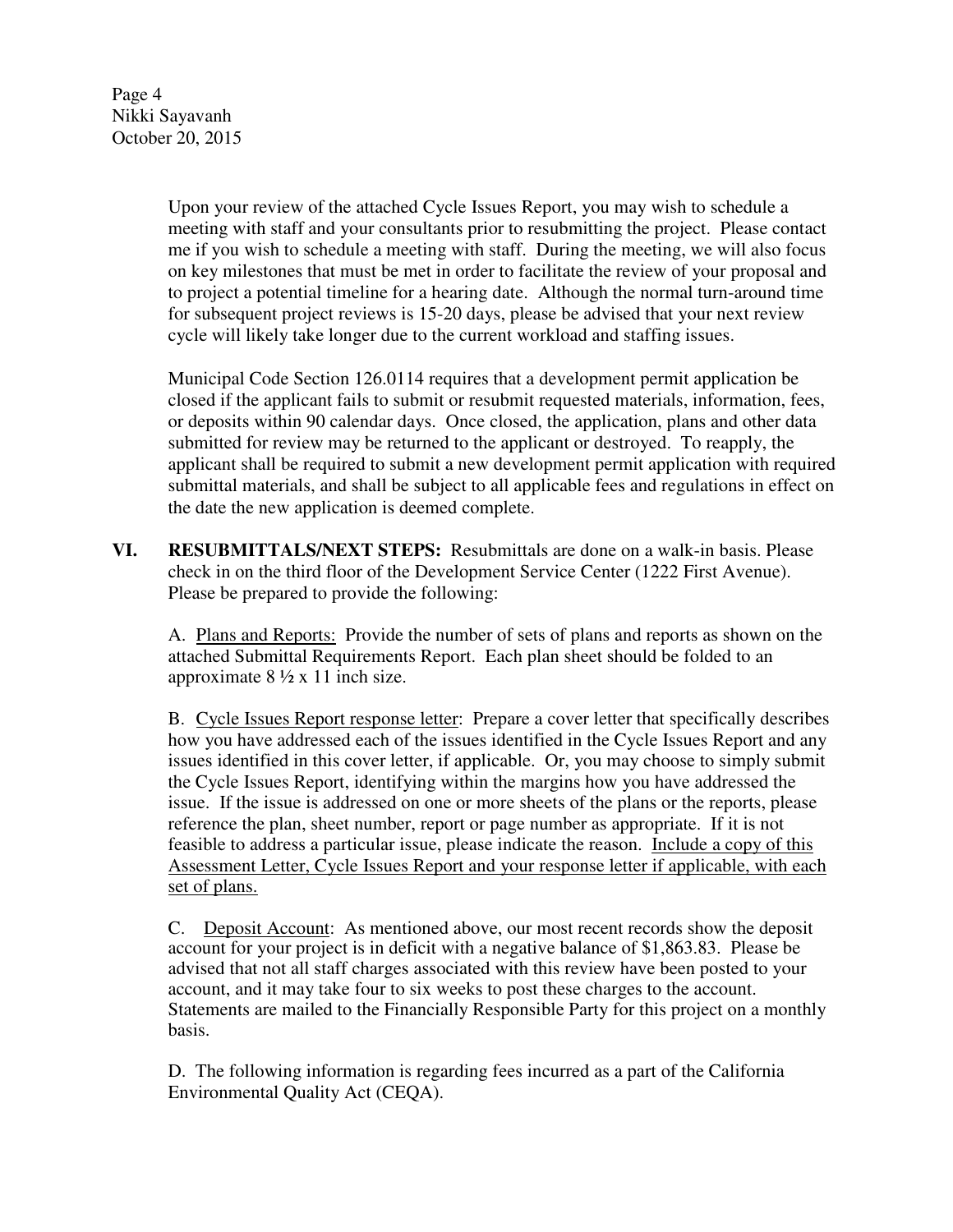Page 5 Nikki Sayavanh October 20, 2015

> San Diego County Clerk Fee: The San Diego County Clerk now requires \$50.00 to post the required public notice informing the public that a draft environmental document has been prepared. A check made out to the San Diego County Clerk for this amount will be required prior to the distribution of the draft environmental document for public review.

http://www.dfg.ca.gov/habcon/ceqa/ceqa\_changes.html

CEQA Filing Fees: Required for projects with environmental document (ND, MND or EIR): A California Environmental Quality Act (CEQA) Notice of Determination (NOD) must be filed within five working days after the project's approval and all appeal periods have been exhausted. Filing the NOD would start a 30-day statute of limitations on legal court challenges to the approval under CEQA. The NOD must be accompanied by a California Department of Fish and Wildlife Fee (CDFG) filing fee or a CDFW "No Effect" form, and a San Diego County document handling fee.

If the applicant believes or has evidence (e.g. aerial images, photographs, etc.) to verify that the project will have no effect on fish and wildlife, please consult the "Process for No Effect Determinations" on the California Department of Fish and Wildlife web site, http://www.dfg.ca.gov/habcon/ceqa/ceqa\_changes.html (under the "No Effect Determinations" section), Submit the form via email to: R5NoEffect@dfg.ca.gov (NOTE ) The mail server does not accept attachments over 10 MB.

Prior to scheduling your project for a decision, the following must be forwarded to me to be filed with the CEQA NOD:

- The **original** approved CDFW "No Effect" Form and a check for \$50 (handling fee) made payable to the "San Diego County Clerk". *-or-*
- A check, payable to the "San Diego County Clerk" in the amount of \$2,260.00  $(\$2,210.00$  CDFW fee  $+$  \$50 handling fee) if a Negative Declaration or a Mitigated Negative Declaration was prepared for your project; **or** \$3,119.75 (\$3,069.75 CDFW Fee + \$50 handling fee) if an Environmental Impact Report was prepared for your project. Please include your project number on the check.

A receipt for the fee and a copy of the CDFW "No Effect" Form or NOD will be forwarded to you after the 30-day posting requirement by the County Clerk.

If your project is determined to be Exempt from the provisions of the California Environmental Quality Act (CEQA); a Notice of Exemption (NOE) will be filed with the County Clerk after your project approval and all appeal periods have been exhausted. The County requires a \$50 documentary handling fee to file a CEQA NOE. Prior to scheduling your project for a decision, a check payable to the "San Diego County Clerk" in the amount of \$50 must be forwarded to my attention. Please include your project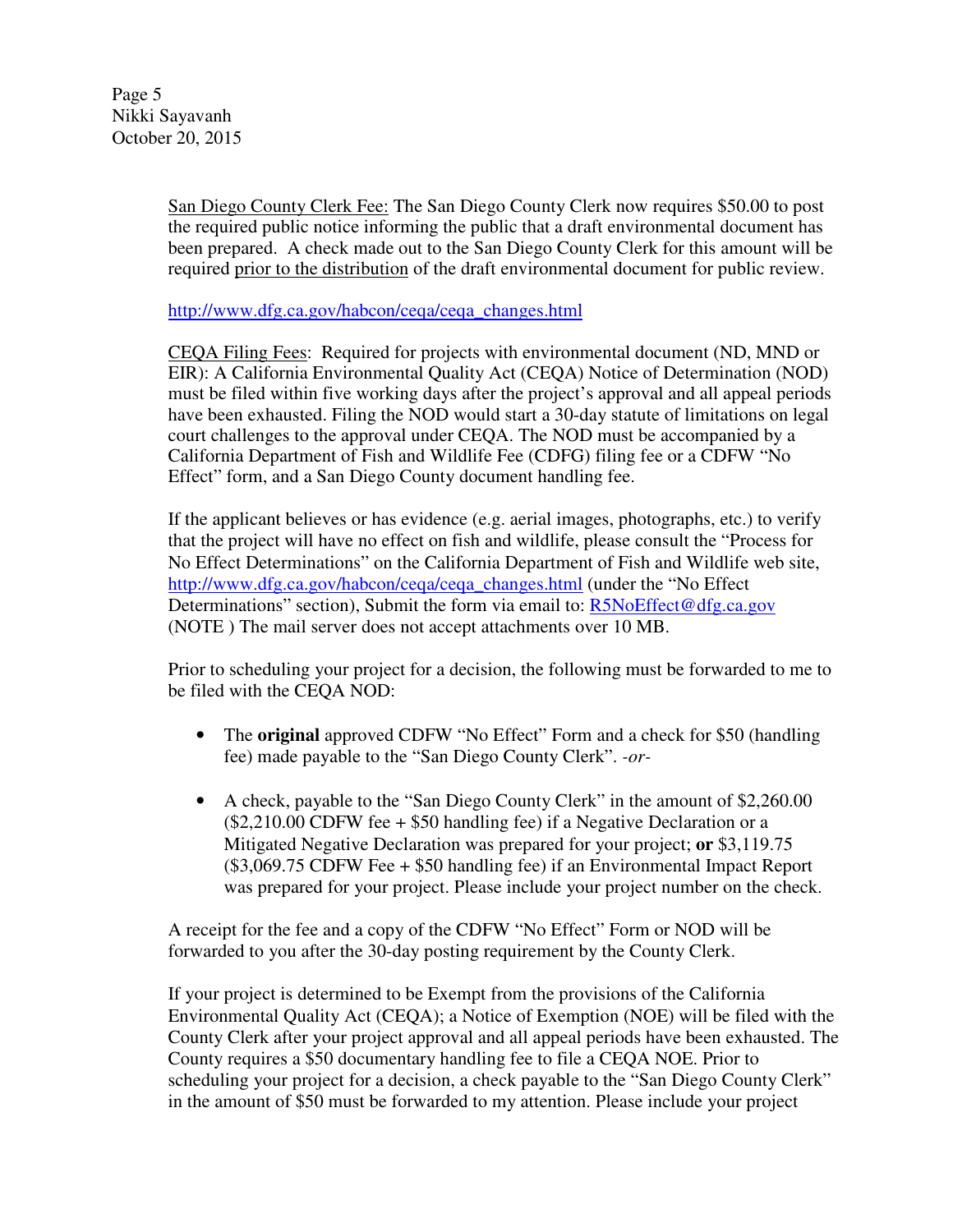Page 6 Nikki Sayavanh October 20, 2015

> number on the check. A receipt for this fee and a copy of the NOE will be forwarded to you after the 30-day posting requirement by the County Clerk.

E. Records Fee: Prior to scheduling your project for a decision you must pay the Records Fee to cover the cost of imaging and archiving your complete project record electronically (see Information Bulletin 503). I will let you know the Records Fee amount prior to a decision on your project.

- **VII. COMMUNITY PLANNING GROUP:** The project site is located immediately northwest of the Rancho Encantada Precise Planning area, and does not have a community planning group. The Miramar Ranch North Planning Committee and the Scripps Miramar Ranch Planning Group, who provide an adjunct review and recommendation on applications near or within Rancho Encantada, voted unanimously to recommend approval of your project on May 6, 2015 and May 12, 2015, respectively.
- **VIII. STAFF REVIEW TEAM:** Should you require clarification about specific comments from the staff reviewing team, please contact me, or feel free to contact the reviewer directly. The names and telephone numbers of each reviewer can be found on the enclosed Cycle Issues Report.

In conclusion, please note that information forms and bulletins, project submittal requirements, and the Land Development Code may be accessed on line at http://www.sandiego.gov/development-services. Many land use plans for the various communities throughout the City of San Diego are now available on line at http://www.sandiego.gov/planning/community/profiles/index.shtml

For modifications to the project scope, submittal requirements or questions regarding any of the above, please contact me prior to resubmittal. I may be reached by telephone at (619) 446-5325 or via e-mail at ftirandazi@sandiego.gov.

Sincerely,

Firouzeh Tirandazi Development Project Manager

Enclosures:

- 1. 1<sup>st</sup> Review Cycle Issues Report
- 2. Submittal Requirements Report
- 3. Invoice